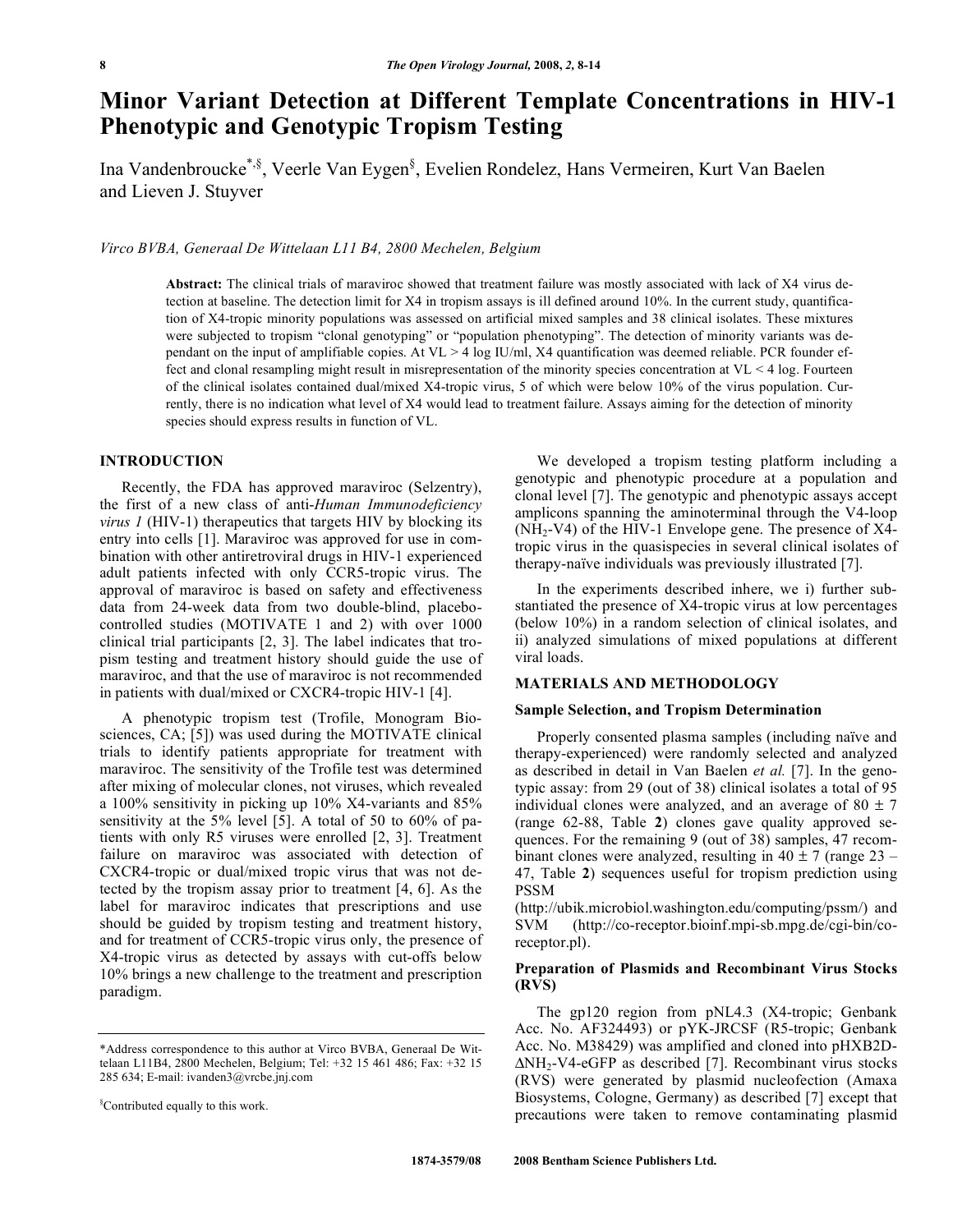| <b>Sample Characteristics</b> |                                |                      | Clonal Genotype <sup>b</sup> |    |                |                         |                 | $\mathbf{E}^\text{d}$ | Phenotype <sup>e</sup>  |
|-------------------------------|--------------------------------|----------------------|------------------------------|----|----------------|-------------------------|-----------------|-----------------------|-------------------------|
| VL (log IU/ml)                | # cp in 7x RT-PCR <sup>a</sup> | $X4$ present $(\% )$ | # Clones Analyzed            | R5 | <b>X4</b>      | Discordant <sup>c</sup> | X4 Measured (%) |                       |                         |
| 5                             | 17500                          | 2.5                  | 93                           | 91 | $\overline{c}$ | $\mathbf{0}$            | 2.2             | 93                    |                         |
| 5                             | 17500                          | 2.5                  | 92                           | 90 | $\overline{2}$ | $\boldsymbol{0}$        | 2.2             | 92                    |                         |
| 5                             | 17500                          | 2.5                  | 93                           | 93 | $\mathbf{0}$   | $\mathbf{0}$            | $0.0\,$         | 93                    |                         |
| $\sqrt{5}$                    | 17500                          | 2.5                  | 94                           | 94 | $\overline{0}$ | $\mathbf{0}$            | 0.0             | 94                    | R <sub>5</sub>          |
| 5                             | 17500                          | 2.5                  | 95                           | 91 | $\overline{4}$ | $\boldsymbol{0}$        | 4.2             | 95                    | $\mathrm{D}/\mathrm{M}$ |
| 5                             | 17500                          | 2.5                  | 93                           | 91 | $\overline{2}$ | $\boldsymbol{0}$        | 2.2             | 93                    | $\rm{D}/\rm{M}$         |
| 5                             | 17500                          | $\mathbf{1}$         | 95                           | 95 | $\overline{0}$ | $\boldsymbol{0}$        | 0.0             | 95                    |                         |
| 5                             | 17500                          | $\mathbf{1}$         | 94                           | 94 | $\overline{0}$ | $\boldsymbol{0}$        | 0.0             | 94                    |                         |
| 5                             | 17500                          | $\mathbf{1}$         | 94                           | 93 | $\mathbf{1}$   | $\boldsymbol{0}$        | 1.1             | 94                    | $\mathrm{D}/\mathrm{M}$ |
| $\overline{4}$                | 1750                           | 20                   | 92                           | 82 | 10             | $\boldsymbol{0}$        | 10.9            | 90                    |                         |
| $\overline{4}$                | 1750                           | 20                   | 93                           | 88 | 5              | $\mathbf{0}$            | 5.4             | 91                    |                         |
| $\overline{4}$                | 1750                           | 20                   | 92                           | 85 | $\tau$         | $\boldsymbol{0}$        | 7.6             | 90                    |                         |
| $\overline{4}$                | 1750                           | $20\,$               | 95                           | 87 | 8              | $\boldsymbol{0}$        | 8.4             | 92                    | $\rm{D}/\rm{M}$         |
| $\overline{4}$                | 1750                           | 20                   | 91                           | 78 | 13             | $\boldsymbol{0}$        | 14.3            | 89                    | $\mathrm{D}/\mathrm{M}$ |
| $\overline{4}$                | 1750                           | $20\,$               | 94                           | 92 | $\overline{c}$ | $\boldsymbol{0}$        | 2.1             | 92                    | $\rm{D}/\rm{M}$         |
| $\overline{4}$                | 1750                           | 8                    | 94                           | 86 | 8              | $\boldsymbol{0}$        | 8.5             | 92                    |                         |
| $\overline{4}$                | 1750                           | $\,$ 8 $\,$          | 95                           | 92 | $\overline{3}$ | $\mathbf{0}$            | 3.2             | 92                    |                         |
| $\overline{4}$                | 1750                           | 8                    | 92                           | 85 | $\tau$         | $\mathbf{0}$            | 7.6             | 90                    |                         |
| $\overline{4}$                | 1750                           | $\,8\,$              | 94                           | 92 | $\overline{c}$ | $\boldsymbol{0}$        | 2.1             | 92                    |                         |
| $\overline{\mathbf{4}}$       | 1750                           | $\,$ 8 $\,$          | 92                           | 89 | 3              | $\boldsymbol{0}$        | 3.3             | 90                    | $\mathrm{D}/\mathrm{M}$ |
| $\overline{4}$                | 1750                           | 8                    | 92                           | 84 | 8              | $\mathbf{0}$            | 8.7             | 90                    | D/M                     |
| 3                             | 175                            | 20                   | 95                           | 95 | $\overline{0}$ | $\mathbf{0}$            | 0.0             | 73                    |                         |
| $\mathfrak z$                 | 175                            | $20\,$               | 89                           | 89 | $\overline{0}$ | $\mathbf{0}$            | 0.0             | 70                    |                         |
| $\mathfrak z$                 | 175                            | $20\,$               | 90                           | 86 | $\overline{4}$ | $\boldsymbol{0}$        | 4.4             | 71                    | R5                      |
| $\overline{\mathbf{3}}$       | 175                            | $20\,$               | 94                           | 93 | $\mathbf{1}$   | $\boldsymbol{0}$        | 1.1             | 73                    | $\mathrm{D}/\mathrm{M}$ |
| $\overline{\mathbf{3}}$       | 175                            | 20                   | 93                           | 49 | 44             | $\boldsymbol{0}$        | 47.3            | 72                    | $\rm{D}/\rm{M}$         |

#### **Table 1. Overview of Genotypic and Phenotypic Testing of Artificial Mixed Samples at Various Viral Loads**

<sup>a</sup> Number of viral copies entered in procedure.

<sup>b</sup>Tropism was inferred from the generated restriction pattern.

Number of discordant clones between PSSM and SVM; all clones were predicted to be R5-tropic in PSSM, but either dual-tropic, X4-tropic or undetermined in SVM.

E value obtained from the formula  $E = D(1-(D-1)/D)^n$  representing the expected number of independent clones, *n* = number of analyzed clones; *D* = number of input RNA copies. Numbers in bold italics indicate conditions where the amount of clones analyzed was greater than the expected number of individual amplifiable genomes present, suggesting resampling conditions.

e Population based phenotypic results obtained on same amplicon used for clonal analysis; D/M: dual tropic or mixed tropic virus population.

DNA by washing the cells 16 hours post nucleofection. The RVS (referred to as recNL4.3 and recJRCSF) were harvested 48 hours post-infection.

## **Quantification of Viral RNA in RVS**

 Viral load (VL) of recJRCSF and recNL4.3 RVS was determined on a 1/10 dilution series using the EasyMAG - Nuclisens EasyQ HIV-1 method (Biomérieux, Boxtel, The Netherlands). Viral load values obtained were averaged and revealed that the recJRCSF RVS and recNL4.3 RVS contained 8.7 +/- 0.16 log IU/ml and 9.4 +/- 0.13 log IU/ml, respectively.

### **Quantification of Plasmid DNA in RVS**

 The presence of plasmid DNA, relative to the total nucleic acid content, was measured using real-time (RT-)PCR. RNA was quantified using primer HIV-1-F (5'-TGGGTTAT GAACTCCATCCTGAT-3'), HIV-1-R2 (5'-TGTCATTGA CAGTCCAGCTGT-3') and probe (6-FAM-TTTCTGGCA GCACTATAGGCTGTACTGTCCATT-TAMRA). Similarly, DNA was quantified in experiments without reverse transcriptase added. recJRCSF and recNL4.3 RVS RNA isolates contained 0.31 % and 0.39 % copies plasmid, respectively.

## **Preparation of Mixtures of RVS, and RNA Extraction**

 Appropriate amounts of quantified recJRCSF and recNL4.3 RVS were used to reconstitute a set of viral mixes to yield final recNL4.3 fractions of 2.5% and 1% at 5 log IU/ml, 20% and 8% at 4 log IU/ml, and 20% at 3 log IU/ml. RNA extraction was performed on 3 to 6 aliquots of 300  $\mu$ l each (EasyMAG).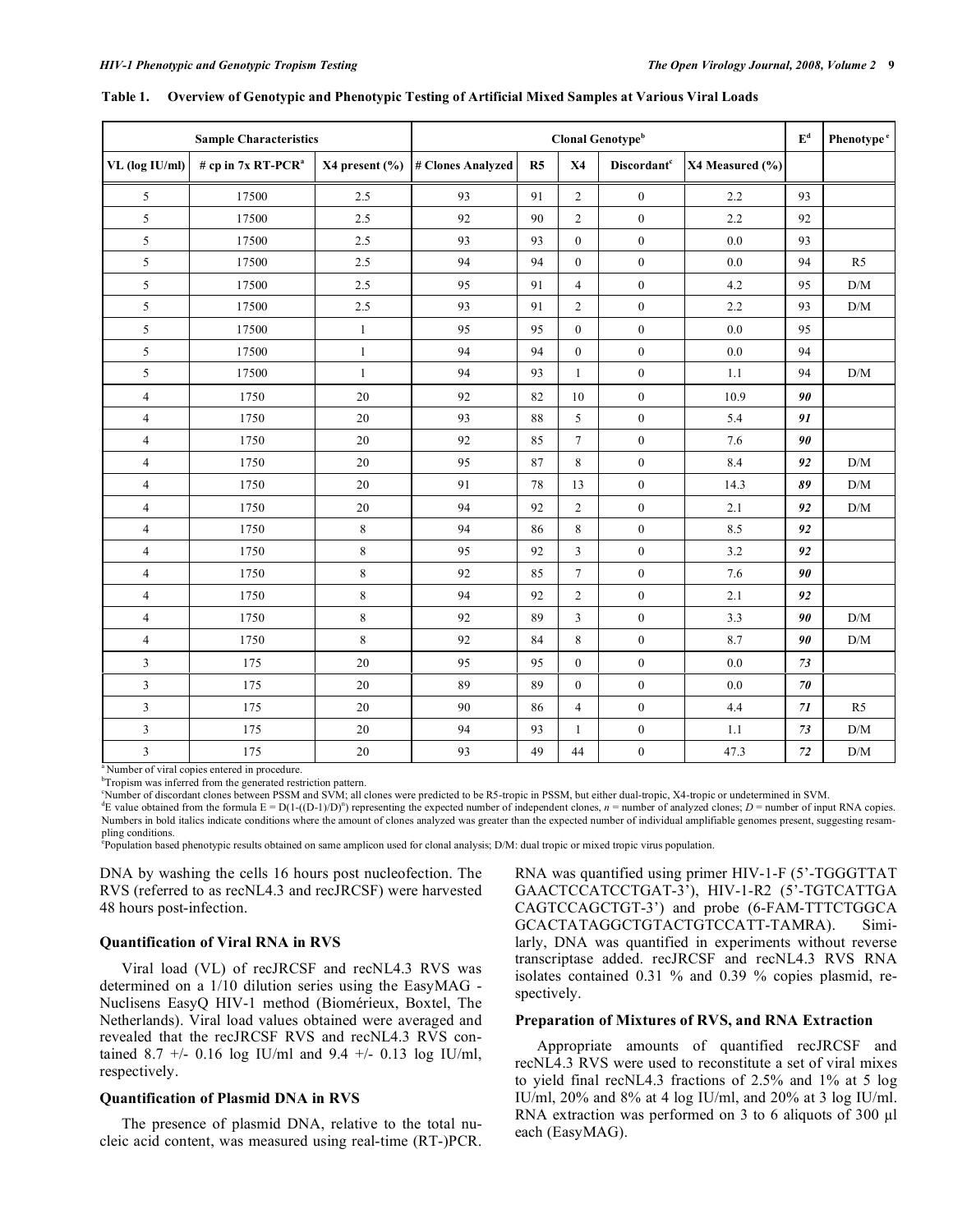| <b>Sample Characteristics</b> |                |                                | Clonal Genotype <sup>b</sup> |                  |                  |                                |                 |               | Phenotype <sup>e</sup> |
|-------------------------------|----------------|--------------------------------|------------------------------|------------------|------------------|--------------------------------|-----------------|---------------|------------------------|
| <b>Sample ID</b>              | VL (log IU/ml) | # cp in 7x RT-PCR <sup>a</sup> | # Clones Analyzed            | R5               | <b>X4</b>        | <b>Discordant</b> <sup>c</sup> | X4 Measured (%) |               |                        |
| $\mathbf{1}$                  | 5.86           | 126,776                        | 84                           | $\mathbf{0}$     | $\overline{2}$   | 82                             | 2.4             | 84            | R <sub>5</sub>         |
| $\overline{c}$                | 5.36           | 40,250                         | 76                           | $\boldsymbol{0}$ | $\overline{c}$   | 74                             | 2.6             | 76            | R <sub>5</sub>         |
| $\mathfrak z$                 | 6.58           | 665,331                        | 86                           | $\boldsymbol{0}$ | $\boldsymbol{0}$ | 86                             | $0.0\,$         | 86            | R5                     |
| $\overline{4}$                | 6.04           | 192,500                        | $8\sqrt{1}$                  | 54               | $\mathbf{0}$     | $27\,$                         | $0.0\,$         | 81            | R <sub>5</sub>         |
| 5                             | 5.53           | 59,500                         | $\bf 87$                     | 86               | $\boldsymbol{0}$ | $\mathbf{1}$                   | 0.0             | 87            | R <sub>5</sub>         |
| 6                             | 5.26           | 31,500                         | $78\,$                       | 78               | $\boldsymbol{0}$ | $\boldsymbol{0}$               | $0.0\,$         | 78            | R5                     |
| $\boldsymbol{7}$              | 5.03           | 18,614                         | 62                           | 11               | $\boldsymbol{0}$ | $51\,$                         | $0.0\,$         | 62            | R <sub>5</sub>         |
| $\,$ 8 $\,$                   | 5.02           | 18,200                         | 38                           | 37               | $\boldsymbol{0}$ | $\mathbf{1}$                   | $0.0\,$         | 38            | R5                     |
| 9                             | 4.93           | 14,893                         | 41                           | 11               | $\mathbf{0}$     | 30                             | 0.0             | 41            | R <sub>5</sub>         |
| 10                            | 4.59           | 6,825                          | 43                           | 20               | $\boldsymbol{0}$ | $23\,$                         | 0.0             | 43            | R <sub>5</sub>         |
| 11                            | 4.57           | 6,550                          | 45                           | 45               | $\boldsymbol{0}$ | $\boldsymbol{0}$               | $0.0\,$         | 45            | R <sub>5</sub>         |
| 12                            | 4.34           | 3,798                          | $40\,$                       | 38               | $\mathbf{0}$     | $\boldsymbol{2}$               | $0.0\,$         | 40            | R <sub>5</sub>         |
| 13                            | 4.13           | 2,341                          | 82                           | 81               | $\boldsymbol{0}$ | $\mathbf{1}$                   | $0.0\,$         | 81            | R5                     |
| 14                            | 3.97           | 1,624                          | 84                           | $\overline{3}$   | $\boldsymbol{0}$ | $8\sqrt{1}$                    | $0.0\,$         | 82            | R5                     |
| 15                            | 3.90           | 1,379                          | $3\,$                        | 38               | $\boldsymbol{0}$ | $\boldsymbol{0}$               | $0.0\,$         | $37\,$        | R <sub>5</sub>         |
| 16                            | 3.86           | 1,279                          | 86                           | $\boldsymbol{0}$ | $\boldsymbol{0}$ | 86                             | $0.0\,$         | 83            | R <sub>5</sub>         |
| 17                            | 3.83           | 1,183                          | $\bf 87$                     | $\boldsymbol{0}$ | $\boldsymbol{0}$ | 87                             | $0.0\,$         | 84            | R <sub>5</sub>         |
| 18                            | 3.81           | 1,129                          | 84                           | $\boldsymbol{0}$ | $\boldsymbol{0}$ | $\bf 84$                       | $0.0\,$         | 81            | R <sub>5</sub>         |
| 19                            | 3.31           | 361                            | 88                           | $\boldsymbol{0}$ | $\boldsymbol{0}$ | 88                             | $0.0\,$         | $7\mathbf{8}$ | R <sub>5</sub>         |
| $20\,$                        | 3.29           | 343                            | 44                           | $\boldsymbol{0}$ | $\boldsymbol{0}$ | $44\,$                         | $0.0\,$         | 41            | R <sub>5</sub>         |
| 21                            | 2.71           | 90                             | 62                           | $\boldsymbol{0}$ | $\boldsymbol{0}$ | 62                             | 0.0             | 45            | R <sub>5</sub>         |
| $22\,$                        | 2.48           | 53                             | 81                           | 79               | $\boldsymbol{0}$ | $\overline{c}$                 | $0.0\,$         | $42\,$        | R5                     |
| 23                            | 2.47           | 52                             | 47                           | $\boldsymbol{0}$ | $\boldsymbol{0}$ | 47                             | $0.0\,$         | 31            | R <sub>5</sub>         |
| 24                            | 2.14           | 24                             | $\bf 87$                     | $\boldsymbol{0}$ | $\boldsymbol{0}$ | $87\,$                         | $0.0\,$         | $\sqrt{24}$   | R5                     |
| 25                            | 6.23           | 297,500                        | 71                           | $\overline{2}$   | $\tau$           | 62                             | 9.9             | 71            | D/M                    |
| 26                            | 6.15           | 245,000                        | 71                           | $\boldsymbol{0}$ | 5                | 66                             | 7.0             | 71            | D/M                    |
| 27                            | 6.11           | 227,500                        | $76\,$                       | $\mathbf{1}$     | $\tau$           | 68                             | 9.2             | 76            | D/M                    |
| 28                            | 5.90           | 140,000                        | 76                           | $\boldsymbol{0}$ | $10\,$           | 66                             | 13.2            | 76            | D/M                    |
| 29                            | 5.83           | 118,315                        | 83                           | $\boldsymbol{0}$ | 12               | 71                             | 14.5            | 83            | D/M                    |
| 30                            | 5.82           | 115,621                        | 85                           | $\boldsymbol{0}$ | 23               | 62                             | 27.1            | 85            | D/M                    |
| 31                            | 5.41           | 44,982                         | 86                           | $\boldsymbol{0}$ | 11               | 75                             | $12.8\,$        | 86            | D/M                    |
| 32                            | 5.20           | 28,000                         | 76                           | $\boldsymbol{0}$ | 3                | 73                             | 3.9             | 76            | D/M                    |
| 33                            | 5.18           | 26,250                         | 84                           | $\boldsymbol{0}$ | $\mathbf{1}$     | 83                             | 1.2             | 84            | D/M                    |
| 34                            | 4.91           | 14,225                         | 86                           | $\boldsymbol{0}$ | 10               | 76                             | 11.6            | 86            | D/M                    |
| 35                            | 4.43           | 4,710                          | 76                           | 12               | 64               | $\boldsymbol{0}$               | 84.2            | 75            | D/M                    |
| 36                            | 2.92           | 146                            | $\bf 87$                     | 30               | 57               | $\mathbf{0}$                   | 65.5            | 66            | D/M                    |
| 37                            | 2.66           | 79                             | 23                           | 20               | $\boldsymbol{0}$ | 3                              | 0.0             | 20            | D/M                    |
| 38                            | 2.19           | $27\,$                         | 86                           | $\overline{0}$   | 84               | $\sqrt{2}$                     | 97.7            | 26            | $\rm{D}/\rm{M}$        |

## **Table 2. Overview of Genotypic and Phenotypic Testing of 38 HIV-1 Infected Patient Samples at Various Viral Loads**

"Number of viral copies entered in procedure.<br>"Tropism determination by clonal genotyping. Prediction was performed on the clonal V3 loop sequences using the PSSM and SVM on-line available software<br>"Number of discordant cl

E value obtained from the formula  $E = D(1-(D-1)/D)^n$  representing the expected number of independent clones,  $n =$  number of analyzed clones;  $D =$  number of input RNA copies. Numbers in bold italics indicate conditions where the amount of clones analyzed was greater than the expected number of individual amplifiable genomes present, suggesting resam-

pling conditions.<br><sup>e</sup>Population based phenotypic results obtained on same amplicon used for clonal analysis; D/M: dual tropic or mixed tropic virus population.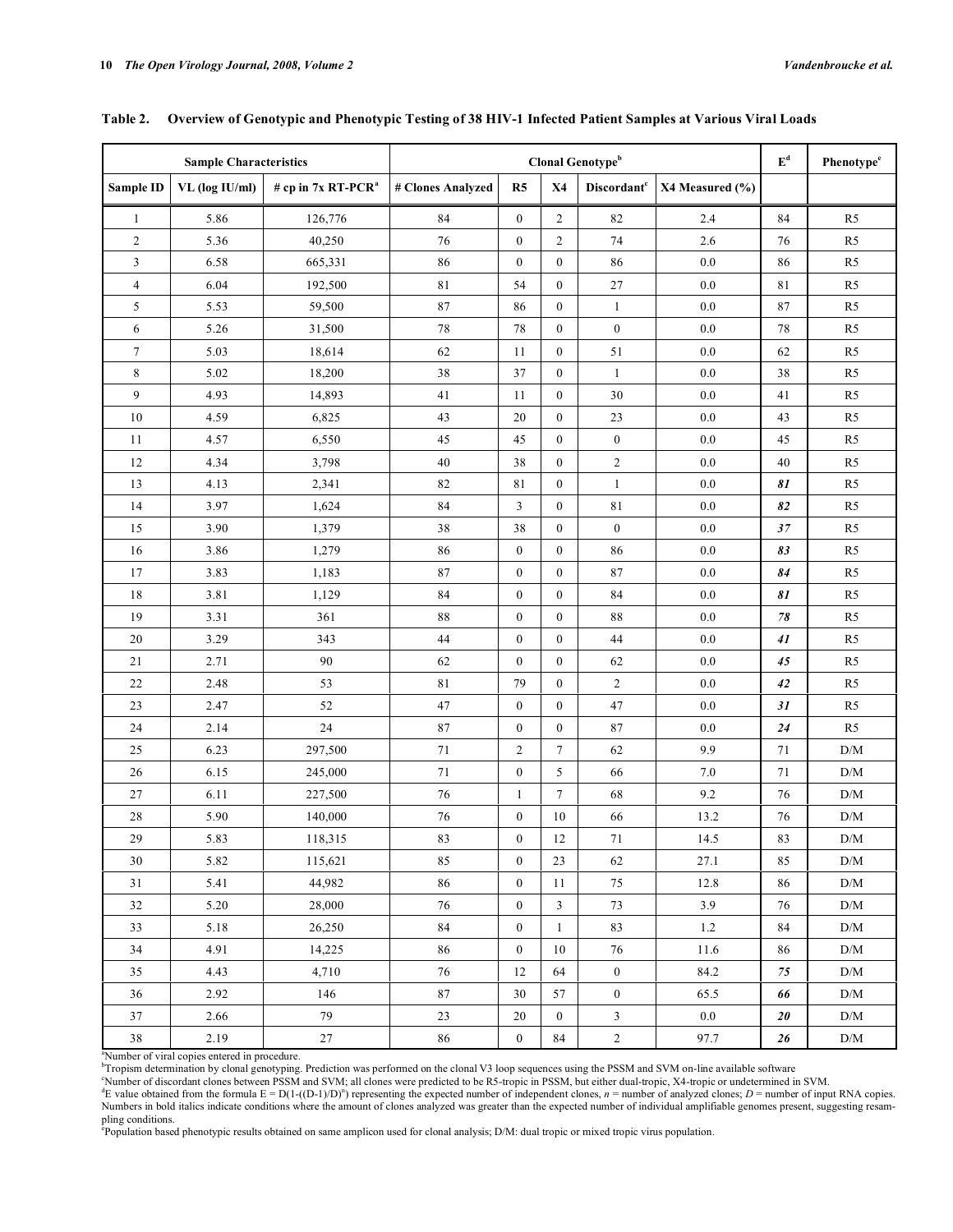#### **Restriction Analysis**

 *Alu*I restriction digestion was performed on the colony PCR products in order to distinguish between clones from recNL4.3 (4 fragments) or recJRCSF (3 fragments).

### **RESULTS**

#### **Tropism Analysis of Reconstituted Samples According to Viral Load**

 Since the exact composition of the viral quasispecies in clinical isolates is unknown, we aimed to mimic minority species conditions on artificial lab-generated virus mixtures.

 The theoretical number of recNL4.3 copies, present in each RT-PCR reaction was calculated for different viral loads, and plotted as a function of the fraction recNL4.3 in the original viral mixture (Fig. **1**). From this Figure one can deduce that, if, for example, the extraction/ amplification procedure starts with 300 μl plasma, eluted in 60 μl  $H_2O$ , of which 5 μl is used in RT-PCR, the 20% minority fraction at 3 log IU/ml corresponds to only 5 copies. Hence, the ability to detect minority quasispecies depends on initial viral load and assay design (amount of RNA copies used for RT-PCR).

 Subsequently, artificial viral mixtures panels were analyzed as visualized in Fig. (**2**), and results are shown in Table **1**. At 5 log IU/ml, a 1% minority variant was detected in one out of three repeat experiments, while a 2.5% minority variant was detected in four out of six repeat experiments. At 4 log IU/ml, the minority detection success rate was 6 out of 6 (100%) for an 8% and 20% minority population. At 3 log IU/ml, the 20% minority variant was detected in three out of five experiments. At 5 and 4 log IU/ml, fluctuations between the different outcomes of the parallel experiments were relatively low, while at 3 log IU/ml, detected quantities were very different and varied from 0 to 47.3%. This can be as-



**Fig. (1).** Visualization of the theoretical number of copies of recNL4.3 in each RT-PCR reaction. X-axis: percentage of the minority species recNL4.3 in the total amount of amplifiable RNA genomes; Y-axis: number of copies of the minority species per RT-PCR reaction. The number of copies per reaction is function of the viral load and experimental procedure. Dashed line: 5 log VL; dotted line: 4 log VL; solid line: 3 log VL. Experimental conditions (viral load, sample amount in RNA extraction, RNA input in RT-PCR) influence the slope of the lines. This figure represents the applied conditions.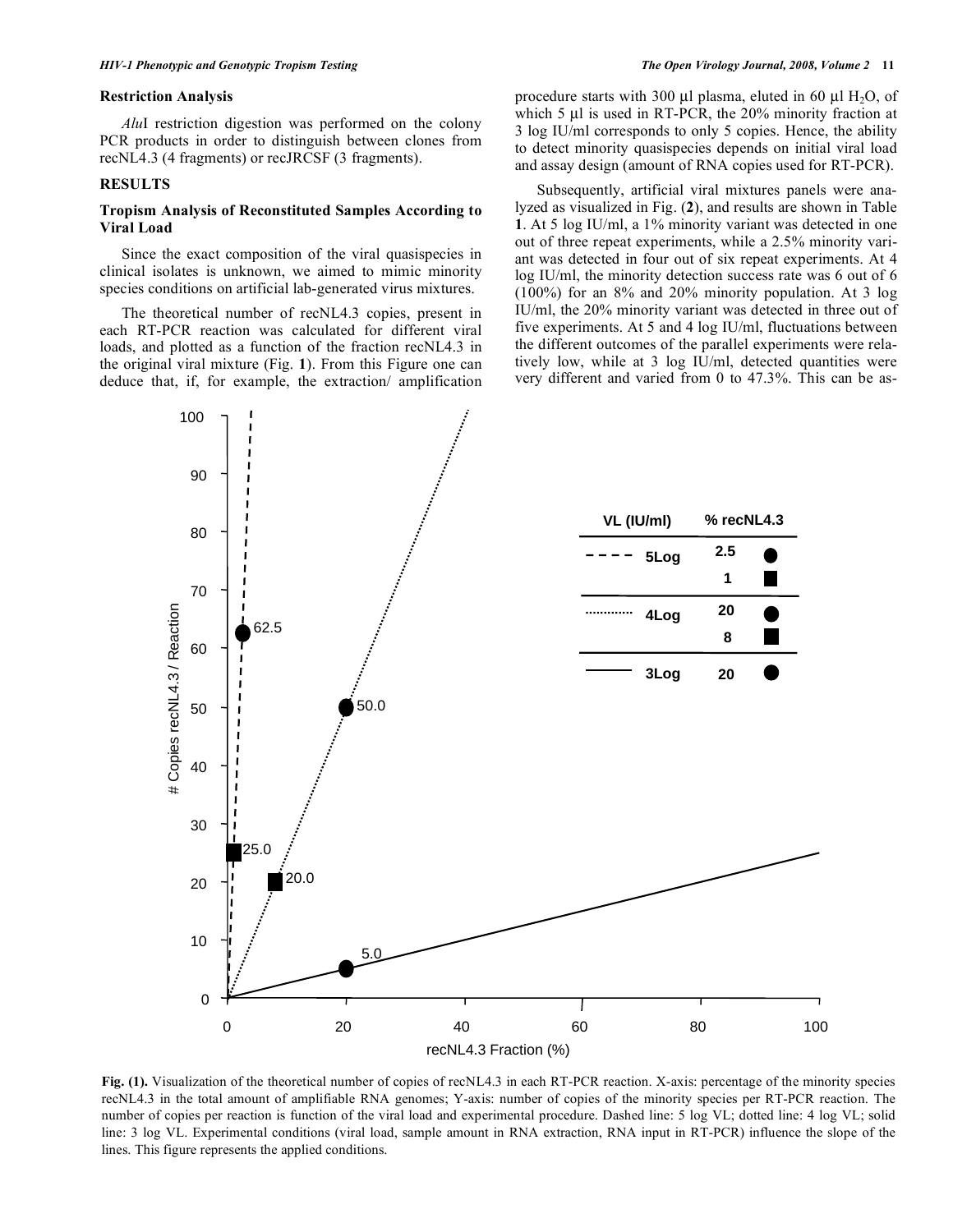#### **12** *The Open Virology Journal, 2008, Volume 2 Vandenbroucke et al.*

cribed to the initial founder effect in PCR reactions with low copy numbers, and visualized/enhanced by resampling during colony picking. When analyzing *n* random amplification products from an RT-PCR performed with a sample containing *D* RNA molecules, the expected number of independent clones (*E*) is given by  $\mathbf{E} = \mathbf{D}(\mathbf{1}-(\mathbf{D-1})/\mathbf{D})^n$  [8, 9]. For example at 3 log IU/ml, 175 RNA copies (= D) were inserted into the RT-PCR and 93 clones were picked  $(= n)$ , hence  $E =$  $175(1-((175-1)/175)^{93}) = 72$ . Applied to our experimental conditions, resampling might occur at a viral load of approximately 4 log or less. A selection of the samples was also tested in the population-based phenotypic analysis. At 5 log IU/ml, a 1% X4-tropic minority species was detected (Table **1**). In the 2.5% recNL4.3 experiment in which no recNL4.3 could be detected genotypically, there was also no X4-tropic virus detected by phenotypically. At 4 log IU/ml, the minority species were detected in all experiments; at 3 logIU/ml, the minority was detected in two out of three experiments.

From these experiments the following conclusions were



## PHENOTYPING

**Fig. (2).** Workflow for genotypic and phenotypic analysis of the recJRCSF/recNL4.3 mixtures. Two RVS were mixed at different ratios and viral loads. Each mixture was split into 6 aliquots and processed in parallel. RNA was extracted of each aliquot, followed by 7 replicate amplifications of the NH<sub>2</sub>-V4 region. PCR products were pooled, purified and cloned. Colonies were picked, the insert was PCR amplified, purified and analyzed by *Alu*I restriction analysis. Tropism was assessed by population-based phenotyping as described [7]. Infection of CCR5- and CXCR4-expressing U87-cells was scored using a fluorescent microscope and FACS.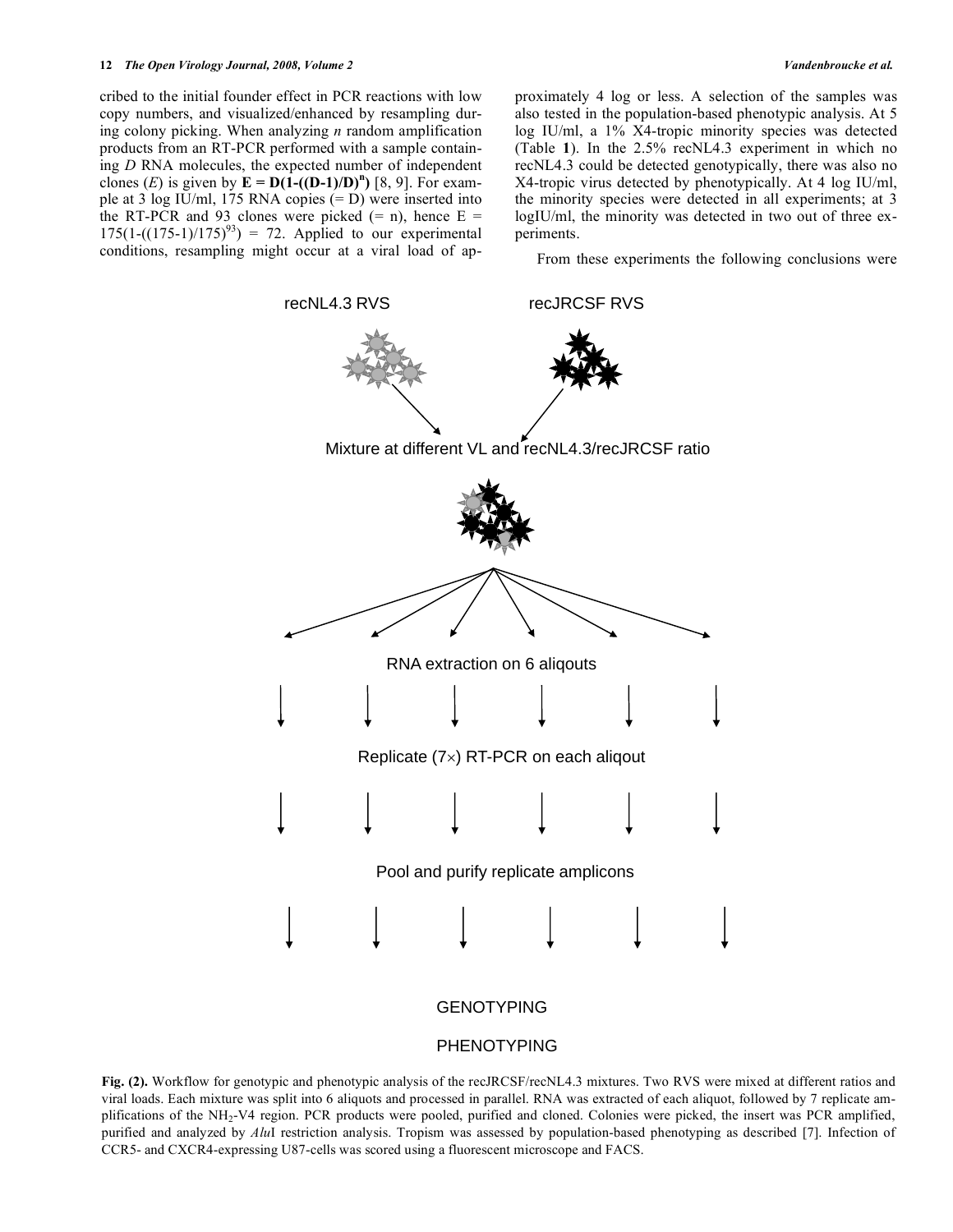made: i) qualitative detection of the minority species of the total population is possible genotypically and phenotypically between 3 to 5 log IU/ml; ii) quantification of the minority species is possible genotypically, but only if the viral load is higher than 4 log IU/ml, and it requires multiple separate amplifications and a high amount of colonies to analyze (Table 1); iii) quantification of the minority species in samples with a viral load below 4 log IU/ml is technically challenging and it might contain the bias of founder effect amplification (PCR drift).

## **Tropism Analysis of Clinical Samples**

 With the availability of genotyping and phenotyping protocols – including a minority species quantification if viral load is  $>$  4 log of IU/ml in the genotypic assay - a total of 38 random clinical samples were analyzed (Table **2**). In 39% of the samples (15/38), both algorithms predicted the presence of X4, of which 7 (47%) had X4 frequencies below  $10\%$ , and 4 samples (27%) below 5%. Five out of the 7 samples with X4 virus below 10% (samples 25, 26, 27, 32 and 33) were resulting in the population–based phenotyping as dual/mixed tropic (D/M) virus. Two samples that contained a subpopulation of X4 predicted clones at  $\pm$  2.5% (samples 1 and 2) resulted in the phenotypic assay as R5-tropic only. From another 19 samples, clonal sequences with discordant predictions were obtained, but all of these belonged to samples that were phenotypically R5-only. One sample contained D/M virus (sample 37), which could not be detected using genotypic analysis.

The formula  $E = D(1-(D-1)/D)^n$  [8, 9] was also applied to these experiments (Table **2**), again illustrating that resampling occurred at a viral load of approximately 4 log or less. Especially in the D/M samples with low copy number input, PCR founder effects and resampling could bias the results and might lead to high percentages of X4 clonal sequences. Also, the detection of the minor percentages of X4 tropic virus was only in samples with a viral load higher than 4 log IU/ml.

 The conclusions of these experiments were as follows: i) X4 tropic virus is often present in clinical isolates at low percentages (<10% of the total population) and might remain undetected in some routine diagnostic tests; ii) below 4 log IU/ml, genotypic results are qualitative; iii) the qualitative phenotypic assay applied in these experiments detects most of the X4 predicted genotypes; and iv) several hundreds of genotypic clones were found discordant in the prediction algorithms (as was also recently described [10]).

#### **DISCUSSION**

 CCR5 antagonists belong to the co-receptor antagonist drug class. Maraviroc, also known as Selzentry or Celsentri, is the first to receive accelerated approval by the FDA for use in combination therapy in adults infected with only CCR5-tropic HIV-1. Clinical resistance to maraviroc has not yet been fully defined, but virologic failure has been associated with the unmasking of X4-tropic virus by reducing the R5-tropic majority population, currently also interpreted as viral tropism switches [4]. The FDA states that screening for X4 viruses by HIV-1 tropism testing prior to therapy with a coreceptor antagonist should guide the use of maraviroc [4]. Several assays are available (commercially and noncommercially) that determine coreceptor usage. Some of these are based on genotypic analysis of (parts of) the envelope gene, which are either sequenced and interpreted with an algorithm [7, 11], or tropism detection is based on differential hybridization of an amplicon to a probe set [12, 13]. Genotypic assays are generally fast and cheap. They rely however on the current knowledge about mutations and polymorphisms associated with co-receptor usage (interpretation algorithms or reference DNA probes). As the correlative databases will increase and algorithms will be improved, these methods might gain in importance. Phenotypic methods are based on viral entry into host cells either containing the CCR5 or CXCR4 co-receptor. Recombinant viruses are prepared by cloning or recombining (part of) the envelope gene into an HIV-1 backbone deleted for the corresponding amplicon. They consist either of a single-cycle assay (Trofile and Phenoscript [5, 14, 15] or multiple cycle assay (PhenXR and Antivirogram [7, 12]). The limit of detection for X4 virus in the single cycle assays is around 5-10% [5, 16]. It is not clear what level of X4-tropic virus would lead to treatment failure and what degree of X4 increase is reason for concern.

 Sensitivity of an assay towards detection of a minor population is assessed in some studies by analyzing mixtures of amplicons [17] or plasmids [5, 18]. Extraction and amplification of viral RNA was not included in such evaluations, although these steps are an integral part of the assay workflow and contribute crucially and significantly to its sensitivity. We mimicked clinical isolates by mixing an X4 tropic minority variant with R5 tropic virus at different viral loads. The proportion of minority variants that can be detected is inversely proportional to the viral load of the sample, as theoretically anticipated [19]. It might be unrealistic to expect detection of minority variants below 1% at 5 log IU/ml, with decreasing chance of success at even lower viral load.

 At 3 log IU/ml, and a 20% minority component, expected *vs* measured outcomes differed severely. This bias in template-to-product ratio is known as PCR drift and is caused by stochastic variation in the early cycles of the reaction, leading to a deviating estimation of the template frequency, especially at low copy numbers [20, 21]. In addition, the calculated number of copies present in the sample might be substantially lower than measured by the VL assay, which is based on amplification of a very small fragment  $(\pm 80$  bp). In contrast, the amplification of the longer NH<sub>2</sub>-V4 fragment ( $\pm$ 1,3 Kb) is much more dependent on the presence of intact RNA.

 A second problem at low viral load might be the issue of resampling [9]. Resampling occurs if one or only a few molecules of the sample are used as input for the PCR and results in repeated analysis of PCR products amplified from the same amplifiable viral RNA molecule. This can result in artificially low levels of viral diversity, not representative for the original sample. To avoid resampling, the maximal amount of analyzed clones should not exceed the number of inserted copies into the RT-PCR [8, 9].

 There is growing evidence that minor X4 subpopulations are common among HIV-1 patients [22, 23]. As viral tropism determination assays will become more mature and more sensitive, X4-tropic virus will be detected in many